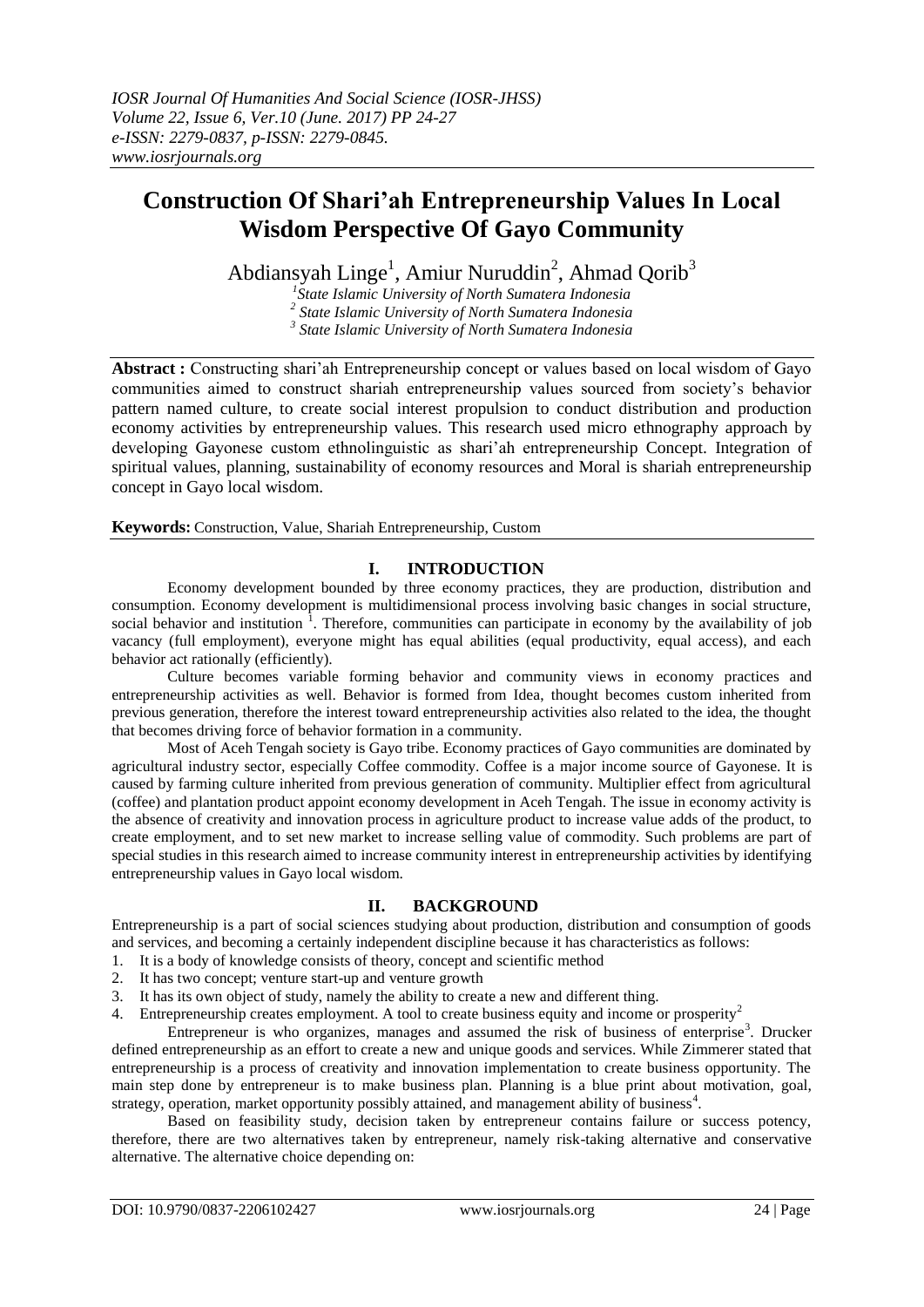#### 1. The attraction of each alternative;

- 2. Ready to get loose;
- 3. Relative possibility of success and failure<sup>5</sup>.

A confident entrepreneur is brave to take risks. Risk with accountable calculation, optimism, and difficult- challenge like but achievable will develop good entrepreneur character<sup>6</sup>.

Innovation, creativity and flexibility values are originality elements needed by a good entrepreneur. A scientist said creativity definition as follow:

"Sometimes creativity involves generating something from nothing. However, creativity is more likely to result in collaborating on the present, in putting old things together in new ways, or in taking something away to create something simpler or better<sup>7</sup>.

The definition concluded that creativity is producing new things and has economy value to meet human needs. Creative thinking will develop future-oriented person and improve better condition by revising old ways to be new ways. It makes things to be easier and better. A good entrepreneur possesses creativity in developing undertaken economic effort.

Islam sees entrepreneurship as a part of works. In economic perspective, working is an effort done by someone to meet physical and spiritual needs. Islamic thought really support its Ummah to have a role in business activity. In accordance to Allah words in At-Taubah verse  $105$ .<sup>8</sup>

*And say (O Muhammad) "Do deeds! Allah will see your deeds, and (so will) His Messenger and the believers. And you will be brought back to the All-Knower of the unseen and the seen. Then He will inform you of what you used to do."*

The obligation of working is also stated in another verse, Allah said:

*Then when the (Jumu'ah) Salat (prayer) is finished, you may disperse through the land, and seek the Bounty of Allah (by working, etc.), and remember Allah much, that you may be successful (Q.S. Al Jumuah: 10)*

Hadits also motivates the development of entrepreneurship spirit, Muhammad SAW said: Indeed, the best livelihood is a trader (entrepreneur). (HR. Baihaqy). Islam has high entrepreneurship spirit. The prophet, in most literature, is an entrepreneur, so do his friends, even they trade internationally.

Business practices in Al Quran represented by the word *At-Tijaarah*. In Al Quran, there are nine repetitions of the word *tijarah*, six of them refer to economic activity meanings<sup>9</sup>. There are values that must be implemented by a moslem entrepreneur in performing business activities. The available values of Al Quran are as a booster value of entrepreneur behavior, it becomes behavior philosophy of faithful and cautious moslem entrepreneur, therefore trading or doing business activity always directed to the philosophy values. As what is written in An-Nisa verse 29, in which it said that moslem entrepreneur give priority on righteousness (leaving bad ways) and fair business agreement (*an taraddin minkum)* in performing business activity.

*"O you who believe! Eat not up your property among yourselves unjustly except it be a trade amongst you, by mutual consent. And do not kill yourselves (nor kill one another). Surely, Allah is Most Merciful to you*." (Q.S. An Nisa: 29)

Definition of *tijaarah* has two meanings, first; as pengabdian between human and the creator. When human as a slave practices Allah's command by doing ibadah *mahdah,* it described the human action as having business with Allah. Second; *tijaarah* generally means business practices among human (*muamalah*). Putting priority on fairness in business is a value in *tijaarah* (Al- Baqarah; 282, An Nisa; 29 and an Nur: 37). It explained about buying and selling mechanism, debts, lease, and other transaction. In the verse, there are also accountability, notary and Islamic business values in general.

Motive of entrepreneur practice is worship, when an entrepreneur implements business activity by always remembering Allah, doing Shalat, paying Zakat. It Means that all implemented economic behavior must be integrated with worship to Allah SWT and always remember Allah. This value is a regulation for moslem entrepreneur in doing business activities to be always doing kindness and keeping away a bad activities in all aspects of business (an Nisa: 29).

Business purpose in Al Quran is to get two profits. Namely worldly and hereafter profits. Business in Al-Quran is categorized into three, they are: profitable business, harm business and achievement maintenance (reward and punishment). Here, Al Quran highlighted that all human deeds are under Allah monitor, therefore all deeds done have consequences  $(merit-sin)^{10}$ .

# **III. OBJECTIVES**

Researcher identified entrepreneurship values in Gayonese local wisdom that formed values system of Gayo custom and as booster value of society behavior in entrepreneurship activity. It is a main study of the research because the value is a foundation to construct Islamic entrepreneurship concept. The obtained data by identifying values in occasions and dialogues found in Gayo society (ethno linguistically) that will be studied is *I langit bintang pitu, I bumi kal pitu mata.*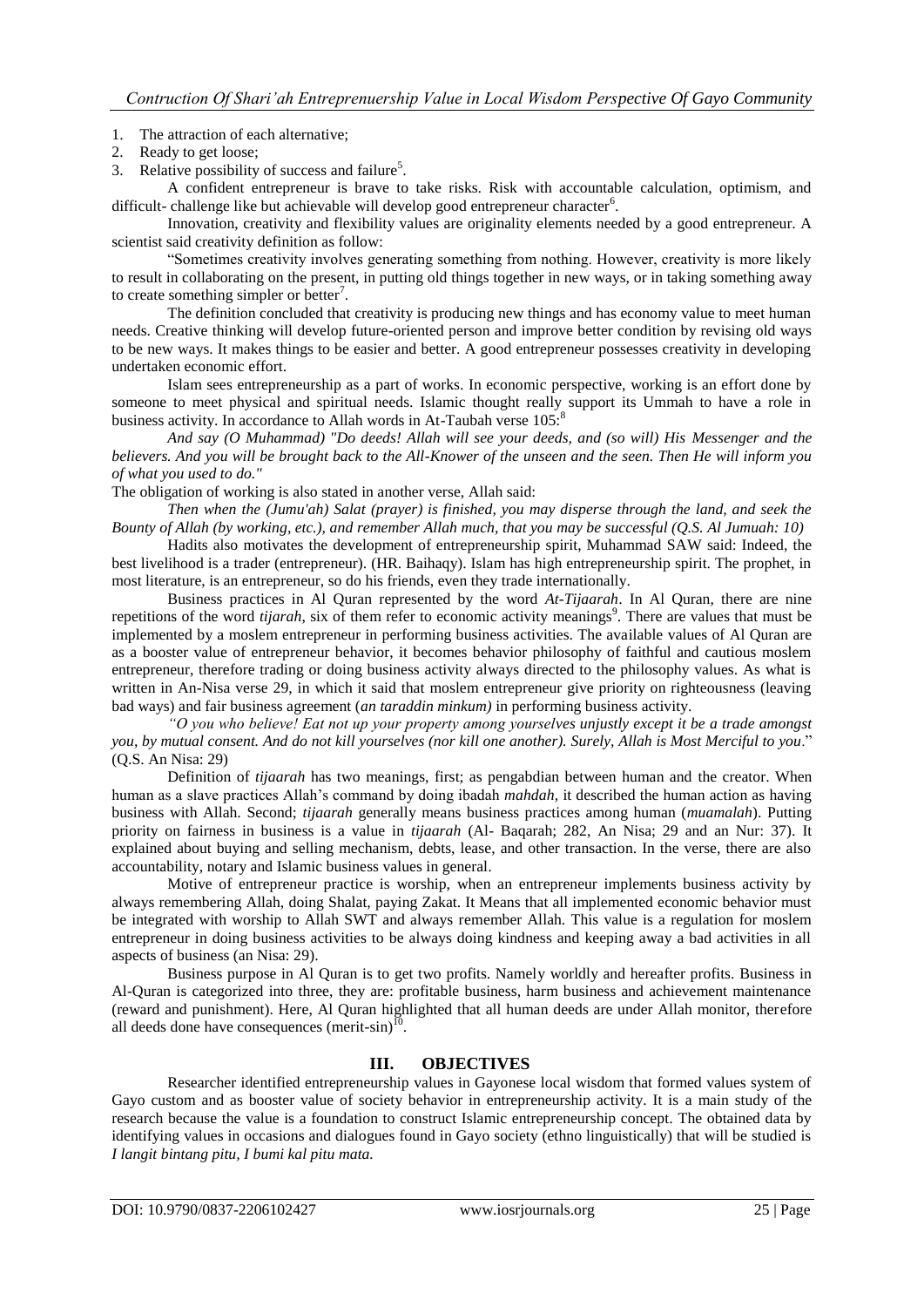Ethno-linguistically, from sentence *I langit bintang pitu, I bumi kal pitu mata,* linguistically it means "in the sky is seven stars, in the earth is muk with seven eyes". In terminology, it means there is relevancy between sky power (power of God) and the effort done in the world. The integration between world and hereafter is the implied meaning of this philosophy. From the interpretation, it can be understood that entrepreneurship activities is bounded with conditions possessed by the sky power, namely: religion. Religious norms serve as a basis in implementing entrepreneurship activities, therefore the activities implemented by human in the world must suit the religious norms.

Religion rules human to manage natural resources offered by God to meet human life needs. Various natural resources is given by God to meet life needs and to develop better life. However, religion also set to keep natural resources sustainability by not exploiting it excessively and not destroy the nature. The balance between using natural resource and preserving its existence must be implemented to keep the sustainability of nature life.

*Kal Pitu mata*, kal (bowl) represent fairness, *kal* is used as a gauges of rice. Fairness is a universal value that has social dimension. Fairness is moral aspect forming someone's behavior. Without fairness in economy activity, there will be tyranny and it harm particular group or person. Moral has close relationship with fairness. Referring to ethnolinguistic of Gayonese culture, fairness is a must high-raised value, particularly in economy activity. Therefore entrepreneurs have to raise fairness value to create more good-moral and goodcharacter entrepreneur behavior.

While, *Bintang Pitu* means beginning business or starting economy activity. Star is an object that is always referred as tools showing time and direction. It is time calculation or standard using stars in the sky at night which is based on constellations. It is also used as a decider of planting season for farmers.

Time decision to start economy activities is related closely to planning. An economic activity must be started with accurate planning to avoid loose. For example, farmers start planting season by using constellation, based on local wisdom of gayo community, planting season can take place when it was decided by *kejurun belang* (village apparatus) as one of apparatus of *sarak opat* (village gevernmentship) through studies of seasons change. If the communities disobey the rule, they will get customary law and they might be lost caused by the incompatibility with season change (ex; harvesting in rain season might decrease the productivity).

Economic activity integrates implemented efforts and spiritual value believed. Fairness principle become a frame in implementing economic activity in order to have social dimension in form of moral or good character. The implemented economic activity must not harm particular group or person.

In addition, implemented economic activity or economy effort must be relevant with good planning. Plan will equip the implemented activity, because a good plan will make the implementation easier. Through a plan, motivation, mechanism and purposes of implementing economy activity will be acquired by entrepreneur.

# **IV. PROCEDURE**

This research is a study about shari'ah entrepreneurship value in gayonese culture perspective using qualitative approach in form of micro ethnography. It analyze the application of entrepreneurship values in local genius system or Gayo community custom. This research is focused on the field related to entrepreneurship values to construct shari'ah entrepreneurship by seeing phenomenon from Gayo ethno linguistic. Analysis steps are run through some stages:

- 1. Make domains and input it into list. The process is implemented to limit entrepreneurship values acquired from Al Quran and economics fields by categorizing data related with the decided domain then turn it into research component;
- 2. Decide data (component) of entrepreneurship values in local wisdom of Gayonese custom;
- 3. Stage of developing taxonomy based on component developed.
- 4. Constructing Shariah entrepreneurship concept based on values possessed in local wisdom of gayonese custom.

Based on research procedure above, the purpose to construct entrepreneurship concept based on local wisdom values can be realized.

## **V. RESULTS**

Ethnolinguistically, the sentence "*I langit bintang pitu, I bumi kal pitu mata*" contains entrepreneurship value becoming entrepreneurship principle in doing economic activities, the values are:

- 1. Spiritualism
- 2. Planning
- 3. Economic Resource Sustainability
- 4. Morality (Fairness)

Spiritualism is a motivational value of entrepreneurs in implementing economic activities by integrating both worldly and ukhrawi (hereafter) dimension. It means believing that their works affect the life in